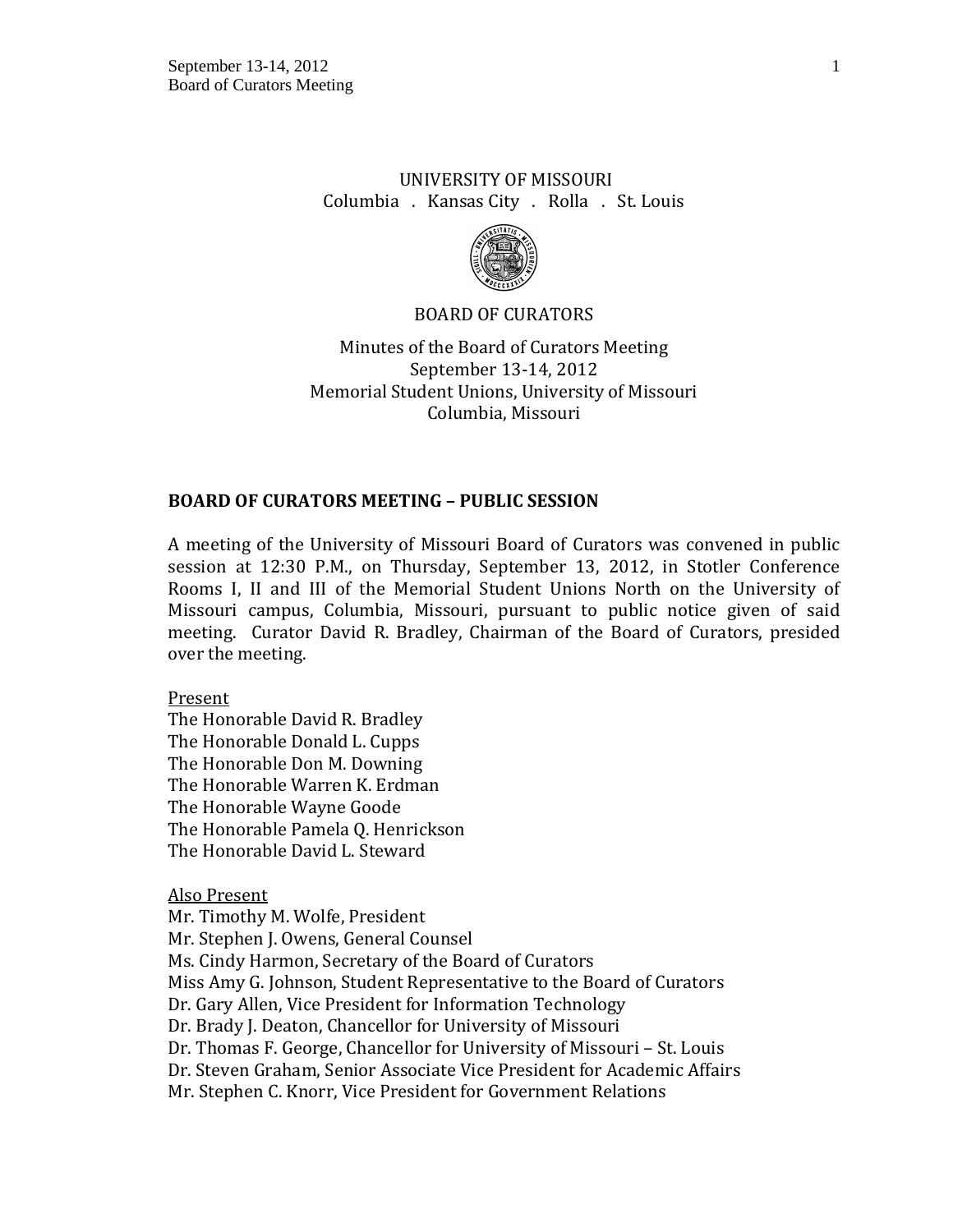Ms. Natalie "Nikki" Krawitz, Vice President for Finance and Administration Mr. Leo E. Morton, Chancellor of University of Missouri – Kansas City Dr. Michael F. Nichols, Vice President for Research and Economic Development Dr. Betsy Rodriguez, Vice President for Human Resources Dr. Cheryl B. Schrader, Chancellor for Missouri University of Science and Technology Dr. Robert W. Schwartz, Chief of Staff Ms. Jennifer Hollingshead, Chief Communications Officer, UM System Media representatives

# **General Business**

Chairman Bradley acknowledged the Coal Free Mizzou student group and the proposal provided to the Board. The Board will review the proposal and forward to President Wolfe and Chancellor Deaton for review.

### Review of Consent Agenda – no discussion

### Resolution for Executive Session of the Board of Curators Meeting

It was moved by Curator Erdman and seconded by Curator Steward, that there

shall be an executive session with a closed record and closed vote of the Board of

Curators meeting, on September 13-14, 2012 for consideration of:

- **Section 610.021(1), RSMo**, relating to matters identified in that provision, which include legal actions, causes of action or litigation, and confidential or privileged communications with counsel; and
- **Section 610.021(3), RSMo**, relating to matters identified in that provision, which include hiring, firing, disciplining, or promoting of particular employees; and
- **Section 610.021(12), RSMo,** relating to matters identified in that provision, which include sealed bids and related documents and sealed proposals and related documents or documents related to a negotiated contract; and
- **Section 610.021 (13), RSMo**, relating to matters identified in that provision, which include individually identifiable personnel records, performance ratings, or records pertaining to employees or applicants for employment.

Roll call vote of the Board: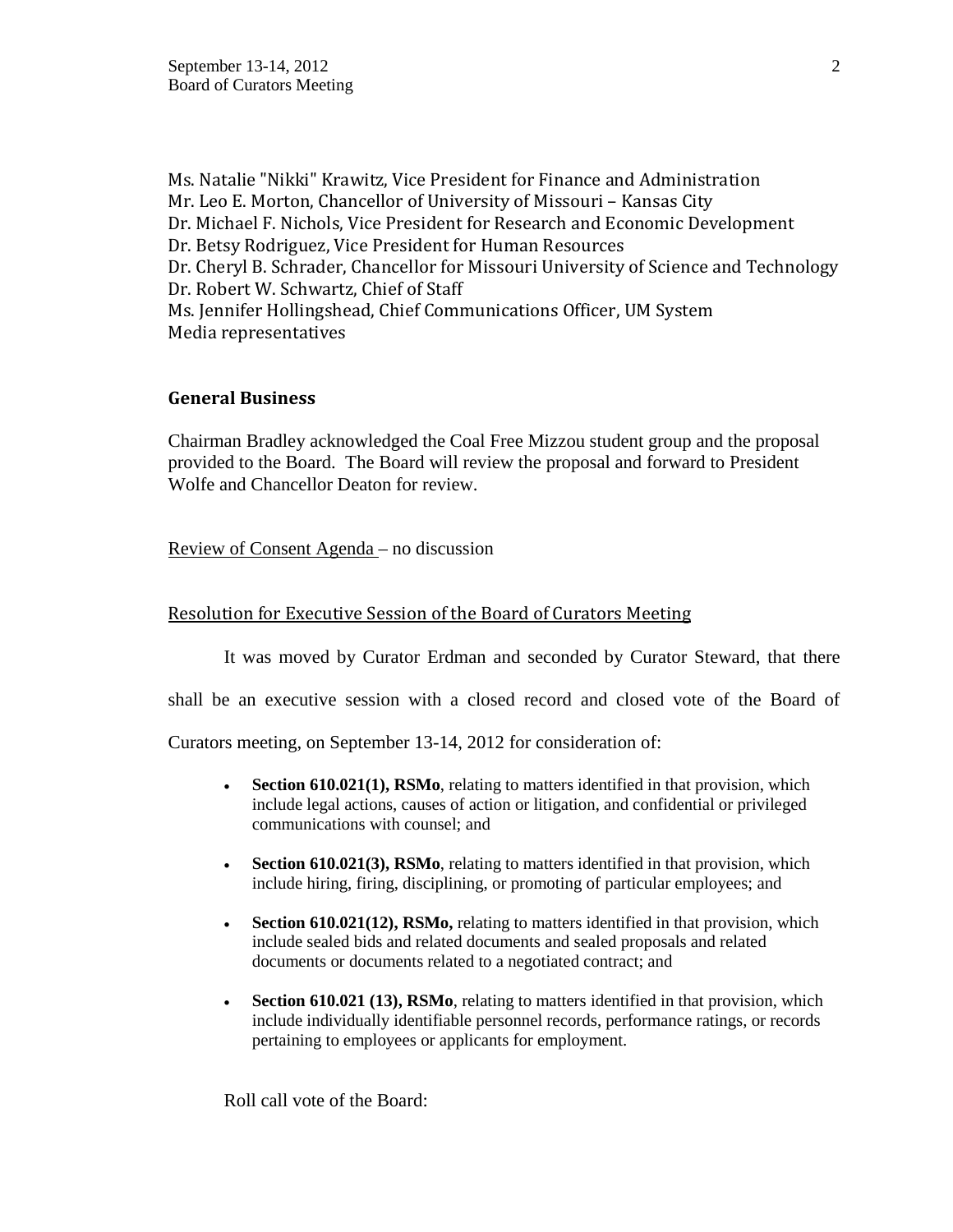Curator Bradley voted yes. Curator Cupps voted yes. Curator Downing voted yes. Curator Erdman voted yes. Curator Goode voted yes. Curator Henrickson voted yes. Curator Steward voted yes.

The motion carried.

Board of Curators standing committee meetings were convened at 12:38 P.M. and concluded at 3:26 P.M.

#### **Compensation and Human Resources Committee**

Chairman Cupps provided time for discussion of committee business.

It was moved by Curator Cupps and seconded by Curator Erdman, that there shall be an executive session with a closed record and closed vote of the Board of Curators Compensation and Human Resources Committee meeting on Thursday, September 13, 2012, as time permits and Friday, September 14, 2012, for consideration of:

- Section **610.021(1), RSMo**, relating to matters identified in that provision, which include legal actions, causes of action or litigation, and confidential or privileged communications with counsel; and
- Section **610.021(3), RSMo**, relating to matters identified in that provision, which include hiring, firing, disciplining or promoting of particular employees; and
- Section **610.021(12), RSMo**, relating to matters identified in that provision, which include sealed bids and related documents and sealed proposals and related documents or documents related to a negotiated contract; and
- Section **610.021(13), RSMo**, relating to matters identified in that provision, which include individually identifiable personnel records, performance ratings, or records pertaining to employees or applicants for employment.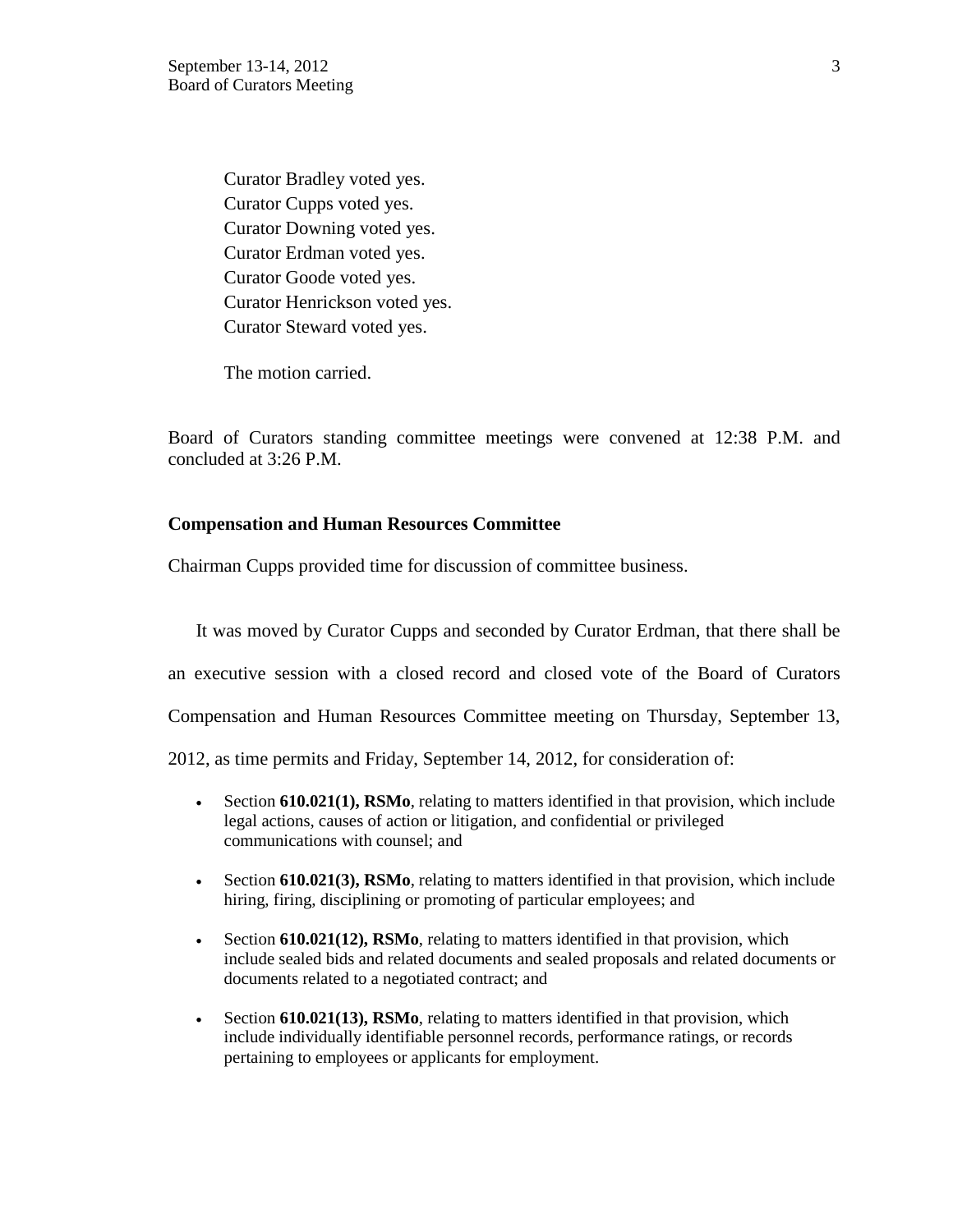Roll call vote of the Committee: Curator Cupps voted yes. Curator Erdman voted yes. Curator Goode voted yes.

The motion carried.

### **Audit Committee**

Chairwoman Henrickson provided time for discussion of committee business.

Information

- 1. Internal Audit Quarterly Report and Follow-up Reports, UM (information on file)
- 2. Review 2013 Audit Plan (slides on file)

## **Academic, Student and External Affairs Committee**

Chairman Steward provided time for discussion of committee business.

#### Action

- 1. Degree, Bachelor of Arts in Multidisciplinary Studies, Missouri S&T
- 2. Degree, Master of Education in Educational Psychology, UMSL
- 3. Naming Opportunity, University of Missouri-Kansas City

#### Degree, Bachelor of Arts in Multidisciplinary Studies, Missouri S&T

It was recommended by Senior Associate Vice President Graham, endorsed by President Wolfe, recommended by the Academic, Student and External Affairs Committee, moved by Curator Steward, seconded by Curator Erdman, that the following action be approved:

that the Missouri University of Science and Technology be authorized to submit the attached proposal (as on file with the minutes of this meeting) for a Bachelor of Arts, Multidisciplinary Studies to the Coordinating Board for Higher Education for approval.

Roll call vote of the Board:

Curator Bradley voted yes.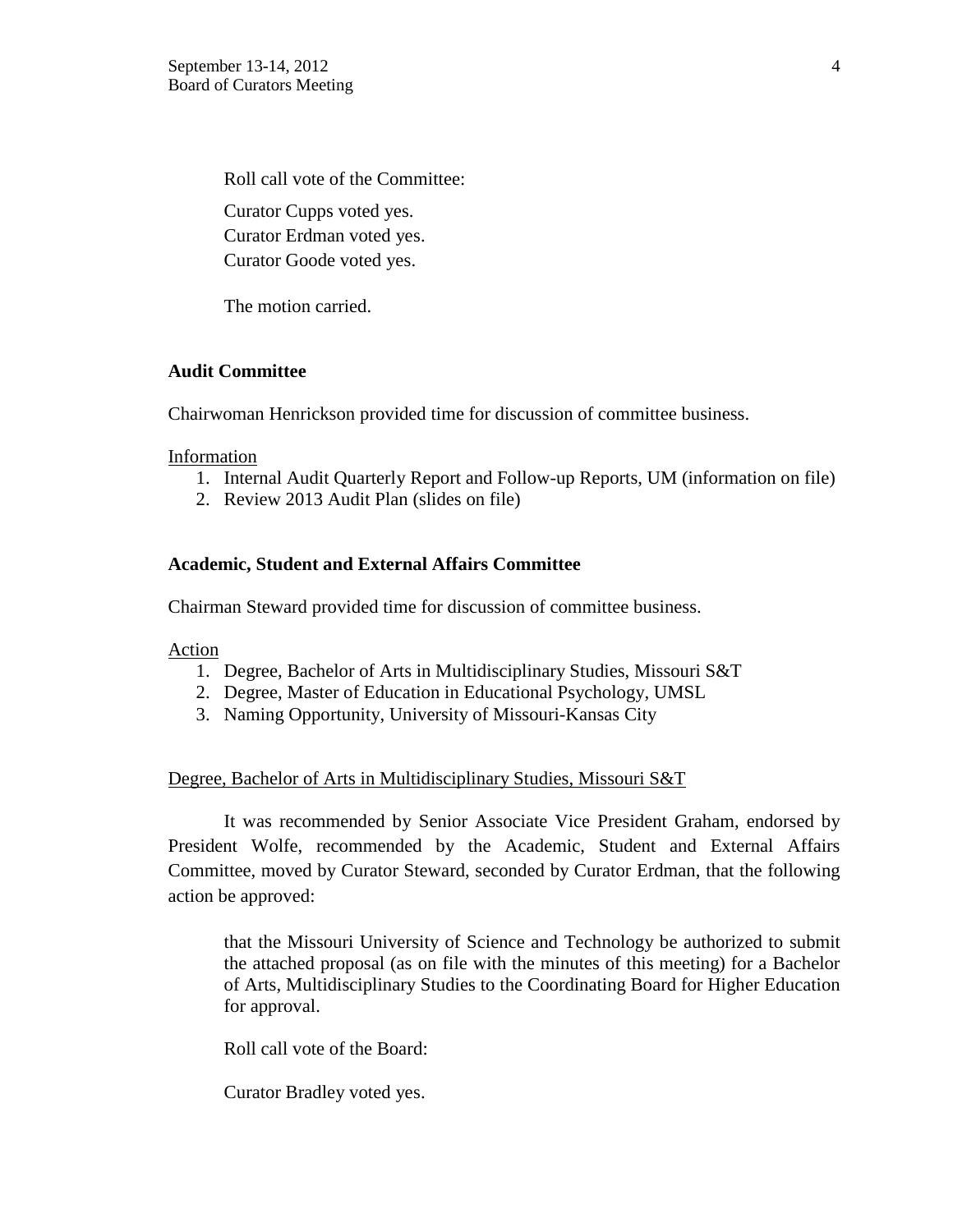Curator Cupps voted yes. Curator Downing voted yes. Curator Erdman voted yes. Curator Goode voted yes. Curator Henrickson voted yes. Curator Steward voted yes.

The motion carried.

#### Degree, Master of Education in Educational Psychology, UMSL

It was recommended by Senior Associate Vice President Graham, endorsed by President Wolfe, recommended by the Academic, Student and External Affairs Committee, moved by Curator Erdman, seconded by Curator Henrickson, that the following action be approved:

that the University of Missouri - St. Louis be authorized to submit the attached proposal (as on file with the minutes of this meeting) for a Master of Education, Educational Psychology to the Coordinating Board for Higher Education for approval.

Roll call vote of the Board:

Curator Bradley voted yes. Curator Cupps voted yes. Curator Downing voted yes. Curator Erdman voted yes. Curator Goode voted yes. Curator Henrickson voted yes. Curator Steward voted yes.

The motion carried.

#### Naming Opportunity, University of Missouri – Kansas City

It was recommended by Senior Associate Vice President Graham and Chancellor Morton, endorsed by President Wolfe, moved by Curator Steward and seconded by Curator Erdman, that pursuant to Collected Rule and Regulation 110.081, the following action be approved: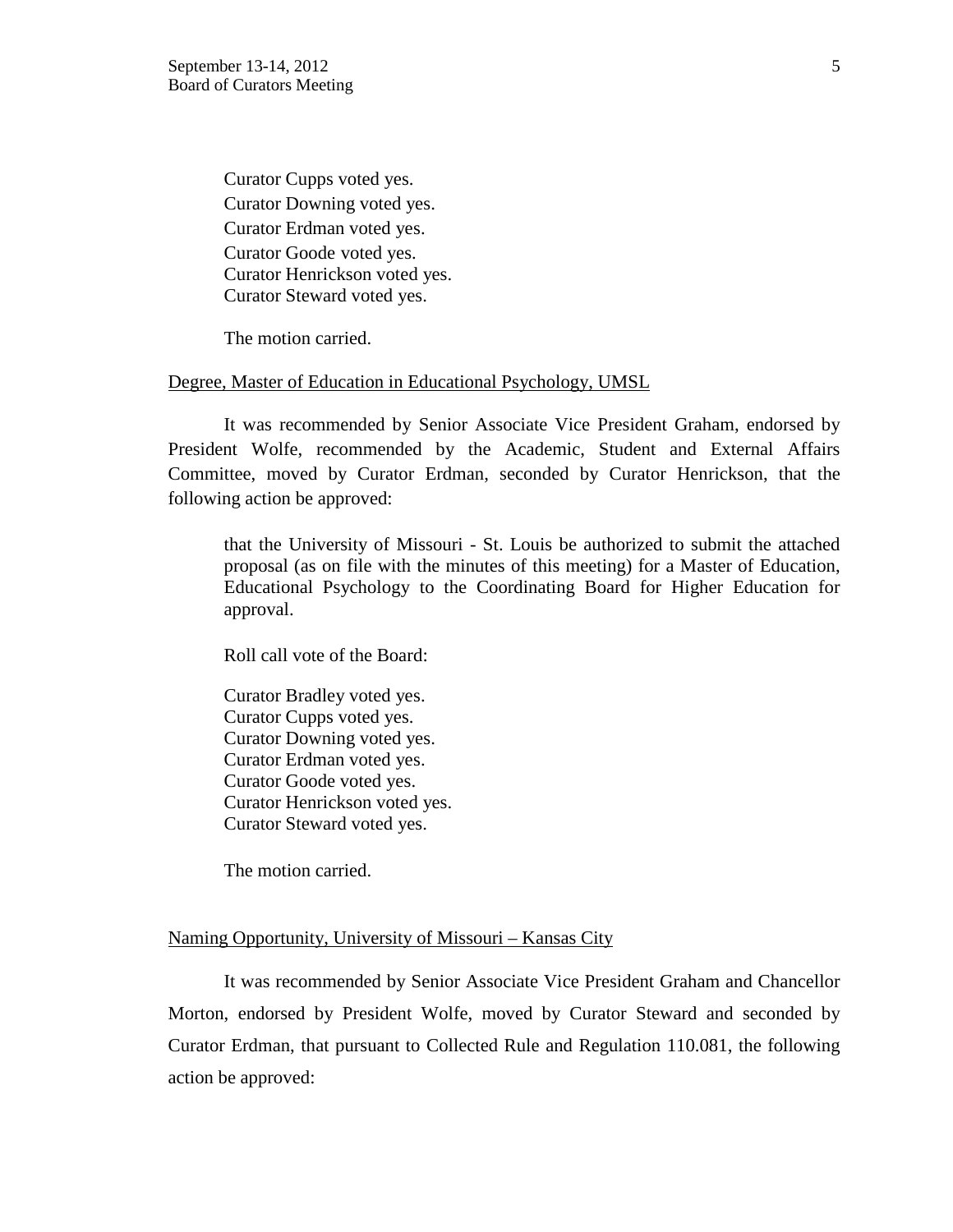that the University of Missouri – Kansas City be authorized to name the Institute for Entrepreneurship and Innovation that is part of the Henry W. Bloch School of Management the *Regnier Institute for Entrepreneurship and Innovation.*

Roll call vote of the Board:

Curator Bradley voted yes. Curator Cupps voted yes. Curator Downing voted yes. Curator Erdman voted yes. Curator Goode voted yes. Curator Henrickson voted yes. Curator Steward voted yes.

The motion carried.

## **Finance Committee**

Chairman Downing provided time for discussion of committee business.

Information

- 1. FY2012 Financial Status Report, UM (information and slides on file)
- 2. FY2012 Investment Performance Review, UM (information and slides on file)
- 3. Risk Parity, UM (information and slides on file)
- 4. Physical Facilities Quarterly Report, UM (information on file)

# Action

- 1. Investment Consultant Annual Approval, UM
- 2. A/E Approval, Recreation and Wellness Center, UMSL
- 3. Electronic Speech Recognition Physician Documentation System, Sole Source, UMHC

#### Investment Consultant Annual Approval, UM

It was recommended by Vice President Krawitz, endorsed by President Wolfe,

recommended by the Finance Committee, moved by Curator Downing and seconded by

Curator Steward, that the investment consulting firm, Strategic Investment Solutions,

Inc., be approved for one year, with subsequent annual approval to occur on or before

October 19, 2013: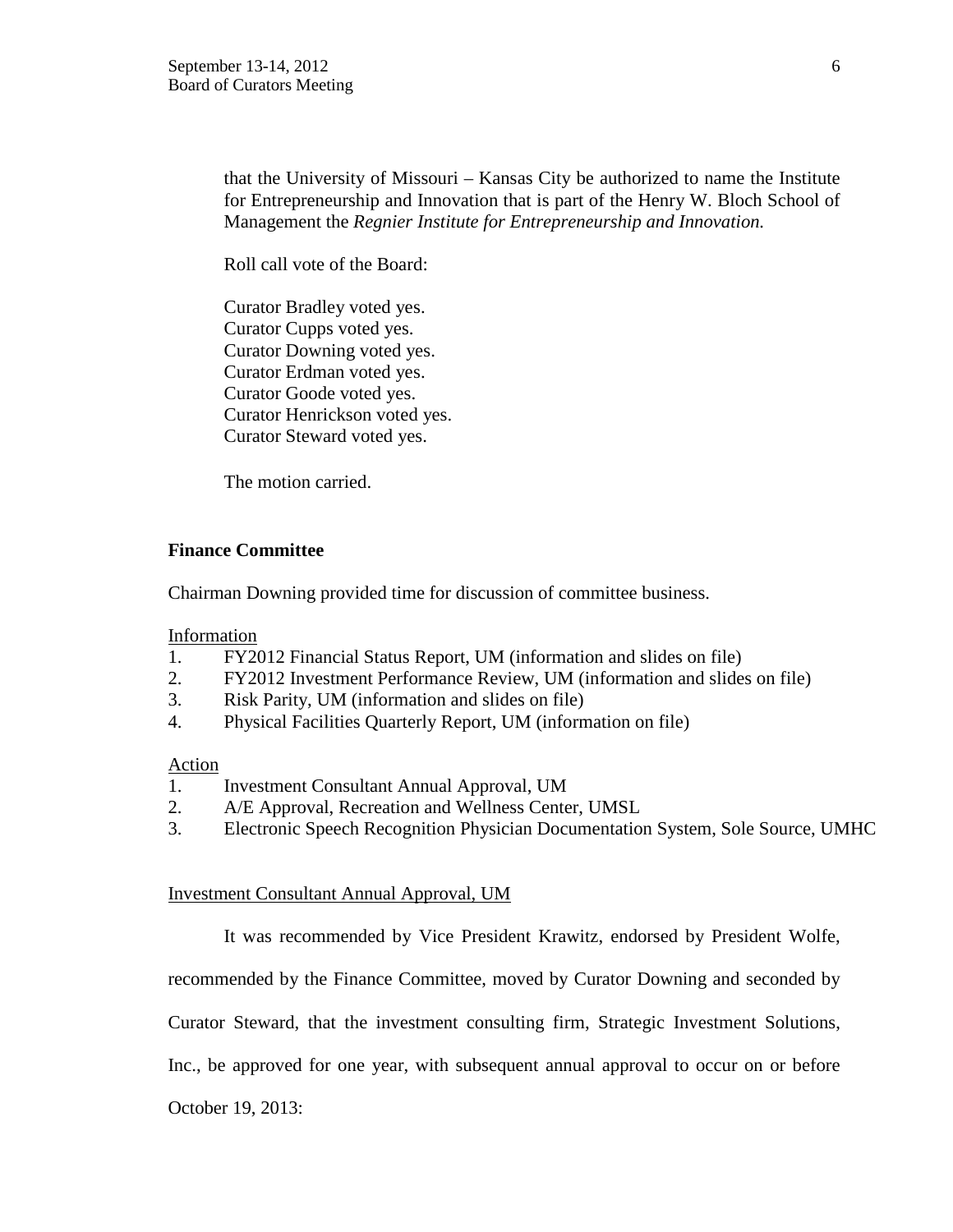Roll call vote Full Board: Curator Bradley voted yes. Curator Cupps voted yes. Curator Downing voted yes. Curator Erdman voted yes. Curator Goode voted yes. Curator Henrickson voted yes. Curator Steward voted yes.

The motion carried.

#### A/E Approval, Recreation and Wellness Center, UMSL

It was recommended by Chancellor George, endorsed by President Wolfe,

recommended by the Finance Committee, moved by Curator Downing, and seconded by

Curator Steward, that the following action be approved:

that the Vice President for Finance and Administration be authorized to employ the firm of Cannon Design, St. Louis, Missouri, for design services for the Recreation and Wellness Center project for a lump sum fee of \$1,594,610, for the University of Missouri-St. Louis.

Funding of the project budget is from: Revenue Bonds \$ 36,000,000

Roll call vote of the Full Board:

Curator Bradley voted yes.

Curator Cupps voted yes.

Curator Downing voted yes.

Curator Erdman voted yes.

Curator Goode voted yes.

Curator Henrickson voted yes.

Curator Steward voted yes.

The motion carried.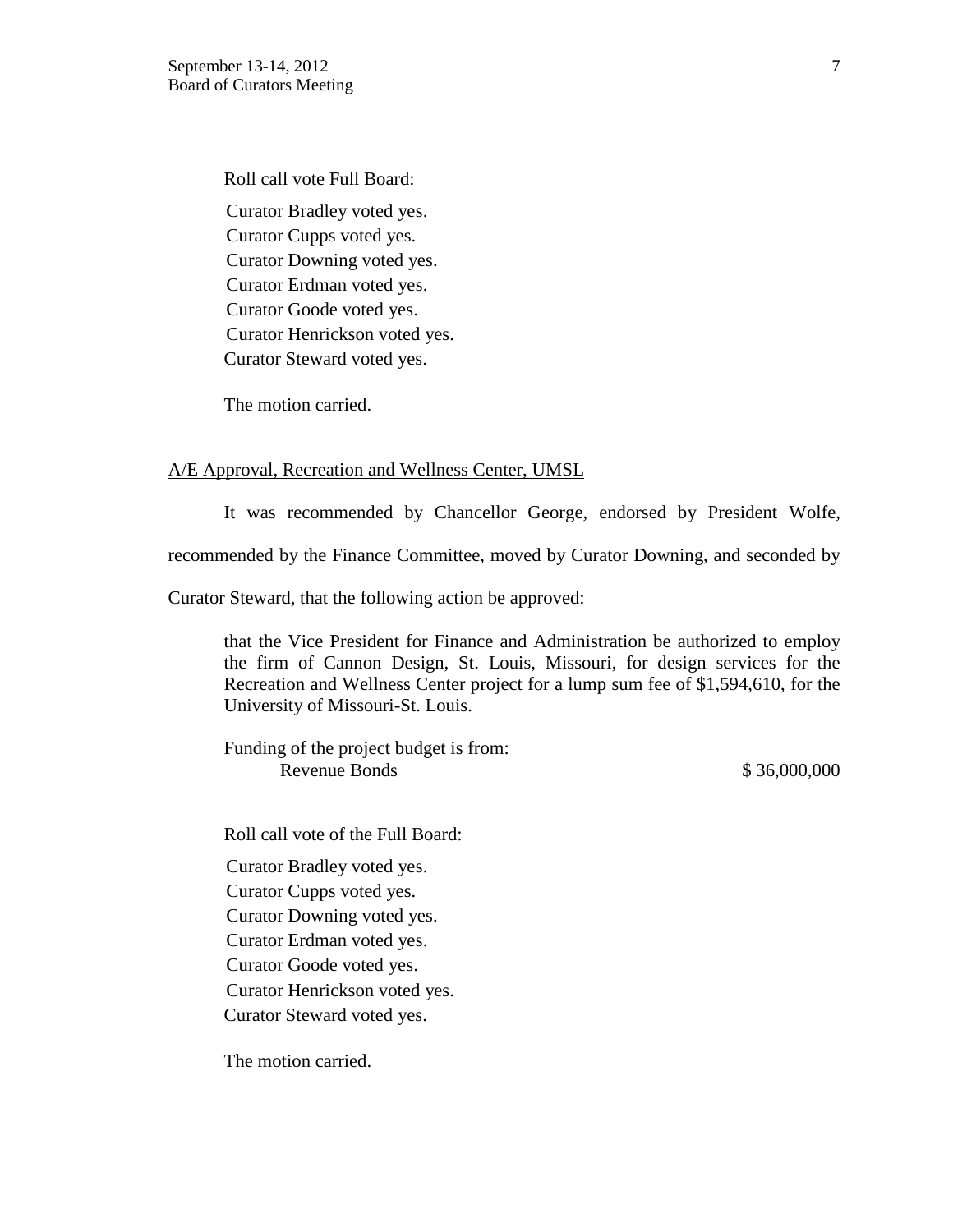Electronic Speech Recognition Physician Documentation System, Sole Source, UMHC

After discussion, it was recommended by the Finance Committee that additional information is needed regarding this item; therefore, any action was deferred to Friday, September 14, 2012.

The public session of the Board of Curators meeting recessed at 3:26 P.M.

## **BOARD OF CURATORS MEETING – EXECUTIVE SESSION**

A meeting of the University of Missouri Board of Curators was convened in executive session at 3:37 P.M., on Thursday, September 13, 2012, in room S304 of the Memorial Student Unions South on the University of Missouri campus, Columbia, Missouri, pursuant to public notice given of said meeting. Curator David R. Bradley, Chairman of the Board of Curators, presided over the meeting.

Present

The Honorable David R. Bradley The Honorable Donald L. Cupps The Honorable Don M. Downing The Honorable Warren K. Erdman The Honorable Wayne Goode The Honorable Pamela Q. Henrickson The Honorable David L. Steward

Also Present Mr. Timothy M. Wolfe, President Mr. Stephen J. Owens, General Counsel Ms. Cindy Harmon, Secretary of the Board of Curators Miss Amy G. Johnson, Student Representative to the Board of Curators Dr. Steven Graham, Senior Associate Vice President of Academic Affairs

#### **General Business – Executive Session**

Curators' Professor, William G. Fahrenholtz, Missouri S&T – presented by Senior Associate Vice President Graham

It was recommended by Chancellor Cheryl Schrader, endorsed by President

Timothy M. Wolfe, recommended by the Academic, Student and External Affairs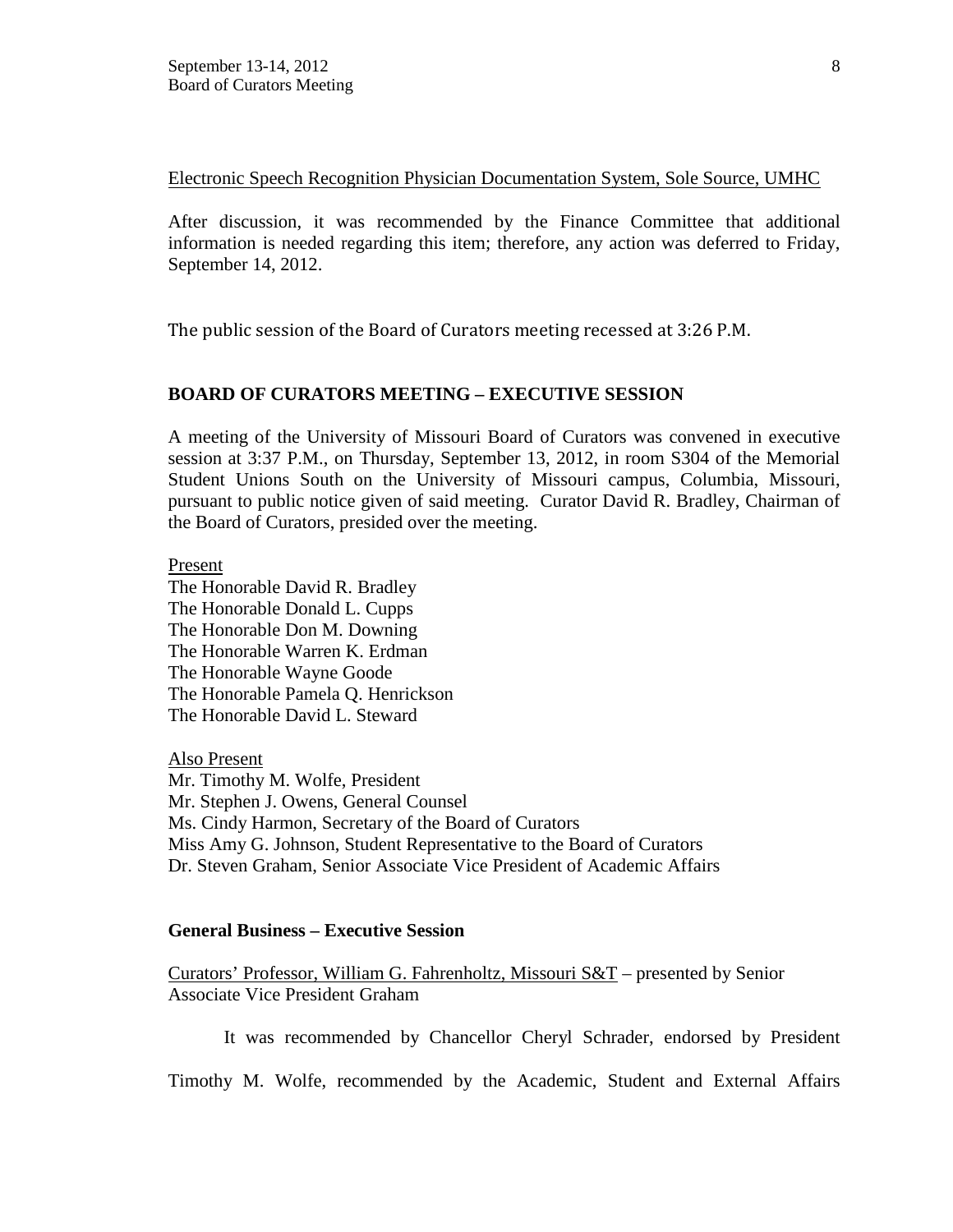Committee, moved by Curator Steward, and seconded by Curator Downing, that the

following action be approved:

that upon the recommendation of Chancellor Schrader, the Provost, and the Department of Materials Science and Engineering, it is recommended that Professor William G. Fahrenholtz be named to the position University of Missouri Curators' Professor, effective January 1, 2013. Professor Fahrenholtz will receive a \$10,000 annual stipend as long as he holds this position. \$5,000 will go to increased compensation (salary and benefits less applicable taxes) with the remaining \$5,000 available for professional expenses associated with his teaching, research, or creative activities. In accordance with Collected Rules and Regulations, 320.070, this appointment is for a period of five years which may be renewed at the discretion of the Chancellor.

Roll call vote of the Full Board:

Curator Bradley voted yes. Curator Cupps voted yes. Curator Downing voted yes. Curator Erdman voted yes. Curator Goode voted yes. Curator Henrickson voted yes. Curator Steward voted yes.

The motion carried.

(The complete nomination materials are on file in the Office of Academic Affairs.)

Curators' Professor, Nancy Flournoy, University of Missouri – presented by Senior Associate Vice President Graham

It was recommended by Chancellor Brady Deaton, endorsed by President Timothy M. Wolfe, recommended by the Academic, Student and External Affairs Committee, moved by Curator Steward, and seconded by Curator Downing, that the following action be approved:

that upon the recommendation of Chancellor Deaton, the Provost, and the Department of Statistics, it is recommended that Professor Nancy Flournoy be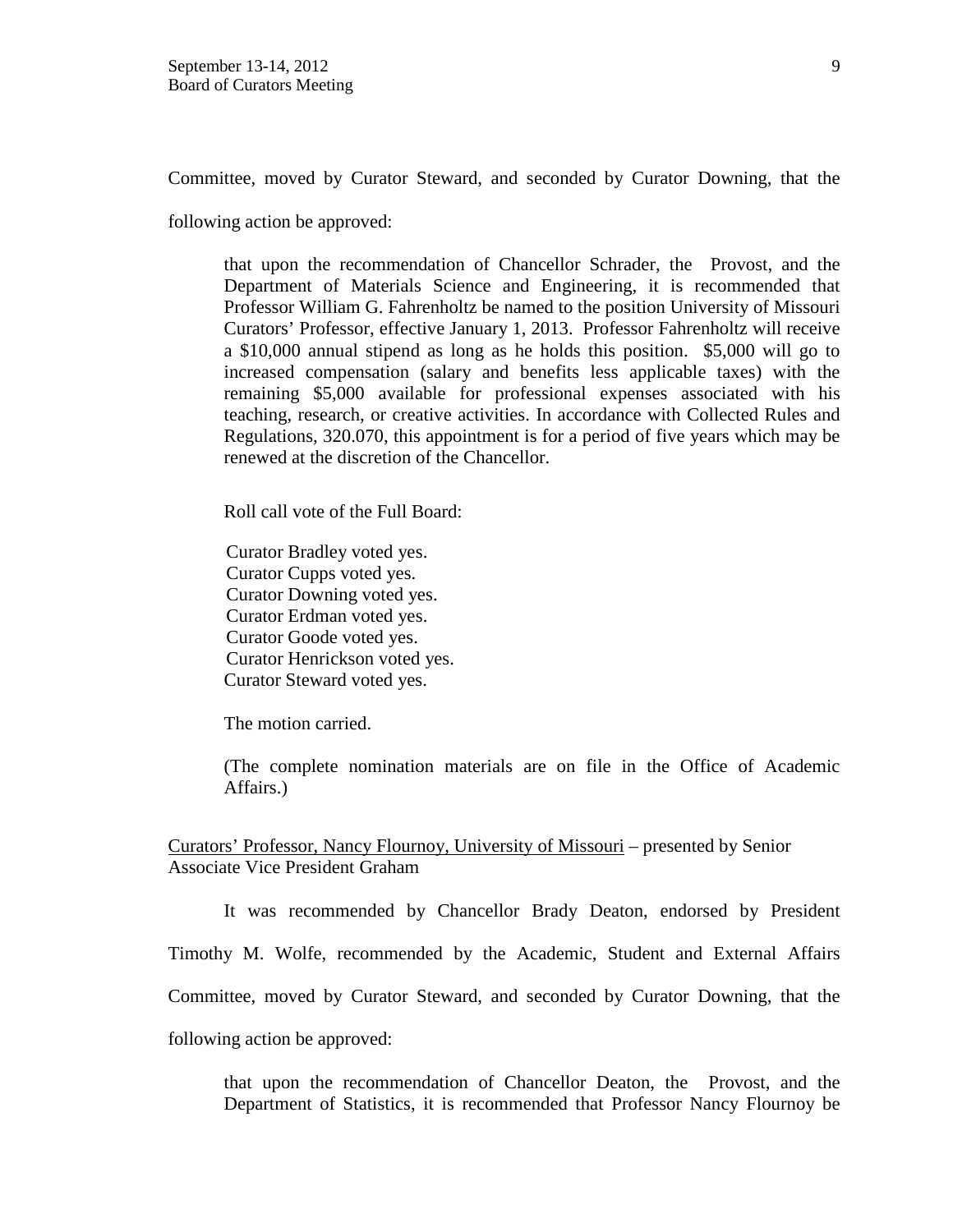named to the position University of Missouri Curators' Professor, effective October 1, 2012. Professor Flournoy will receive a \$10,000 annual stipend as long as she holds this position. \$5,000 will go to increased compensation (salary and benefits less applicable taxes) with the remaining \$5,000 available for professional expenses associated with her teaching, research, or creative activities. In accordance with Collected Rules and Regulations, 320.070, this appointment is for a period of five years which may be renewed at the discretion of the Chancellor.

Roll call vote of the Full Board:

Curator Bradley voted yes. Curator Cupps voted yes. Curator Downing voted yes. Curator Erdman voted yes. Curator Goode voted yes. Curator Henrickson voted yes. Curator Steward voted yes.

The motion carried.

(The complete nomination materials are on file in the Office of Academic Affairs.)

Curators' Professor, Gerald L. Hazelbauer, University of Missouri – presented by Senior Associate Vice President Graham

It was recommended by Chancellor Brady Deaton, endorsed by President

Timothy M. Wolfe, recommended by the Academic, Student and External Affairs

Committee, moved by Curator Steward, and seconded by Curator Downing, that the

following action be approved:

that upon the recommendation of Chancellor Deaton, the Provost, and the Department of Biochemistry, it is recommended that Professor Gerald L. Hazelbauer be named to the position University of Missouri Curators' Professor, effective October 1, 2012. Professor Hazelbauer will receive a \$10,000 annual stipend as long as he holds this position. \$5,000 will go to increased compensation (salary and benefits less applicable taxes) with the remaining \$5,000 available for professional expenses associated with his teaching, research, or creative activities. In accordance with Collected Rules and Regulations,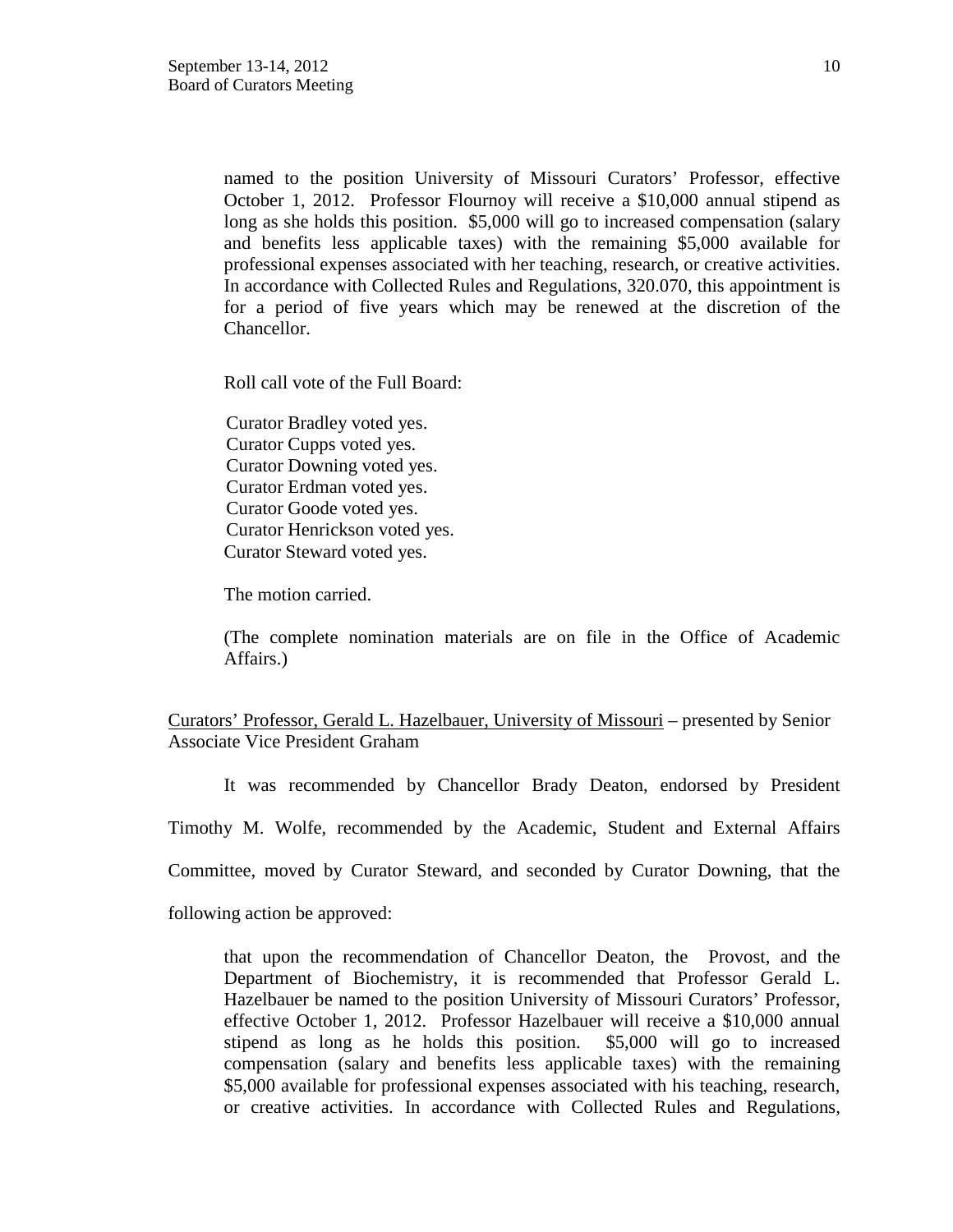320.070, this appointment is for a period of five years which may be renewed at the discretion of the Chancellor.

Roll call vote of the Full Board:

Curator Bradley voted yes. Curator Cupps voted yes. Curator Downing voted yes. Curator Erdman voted yes. Curator Goode voted yes. Curator Henrickson voted yes. Curator Steward voted yes.

The motion carried.

(The complete nomination materials are on file in the Office of Academic Affairs.)

Curators' Professor, John R. Jones, University of Missouri – presented by Senior Associate Vice President Graham

It was recommended by Chancellor Brady Deaton, endorsed by President

Timothy M. Wolfe, recommended by the Academic, Student and External Affairs

Committee, moved by Curator Steward, and seconded by Curator Downing, that the

following action be approved:

that upon the recommendation of Chancellor Deaton, the Provost, and the School of Natural Resources, it is recommended that Professor John R. Jones be named to the position University of Missouri Curators' Professor, effective October 1, 2012. Professor Jones will receive a \$10,000 annual stipend as long as he holds this position. \$5,000 will go to increased compensation (salary and benefits less applicable taxes) with the remaining \$5,000 available for professional expenses associated with his teaching, research, or creative activities. In accordance with Collected Rules and Regulations, 320.070, this appointment is for a period of five years which may be renewed at the discretion of the Chancellor.

Roll call vote of the Full Board:

Curator Bradley voted yes.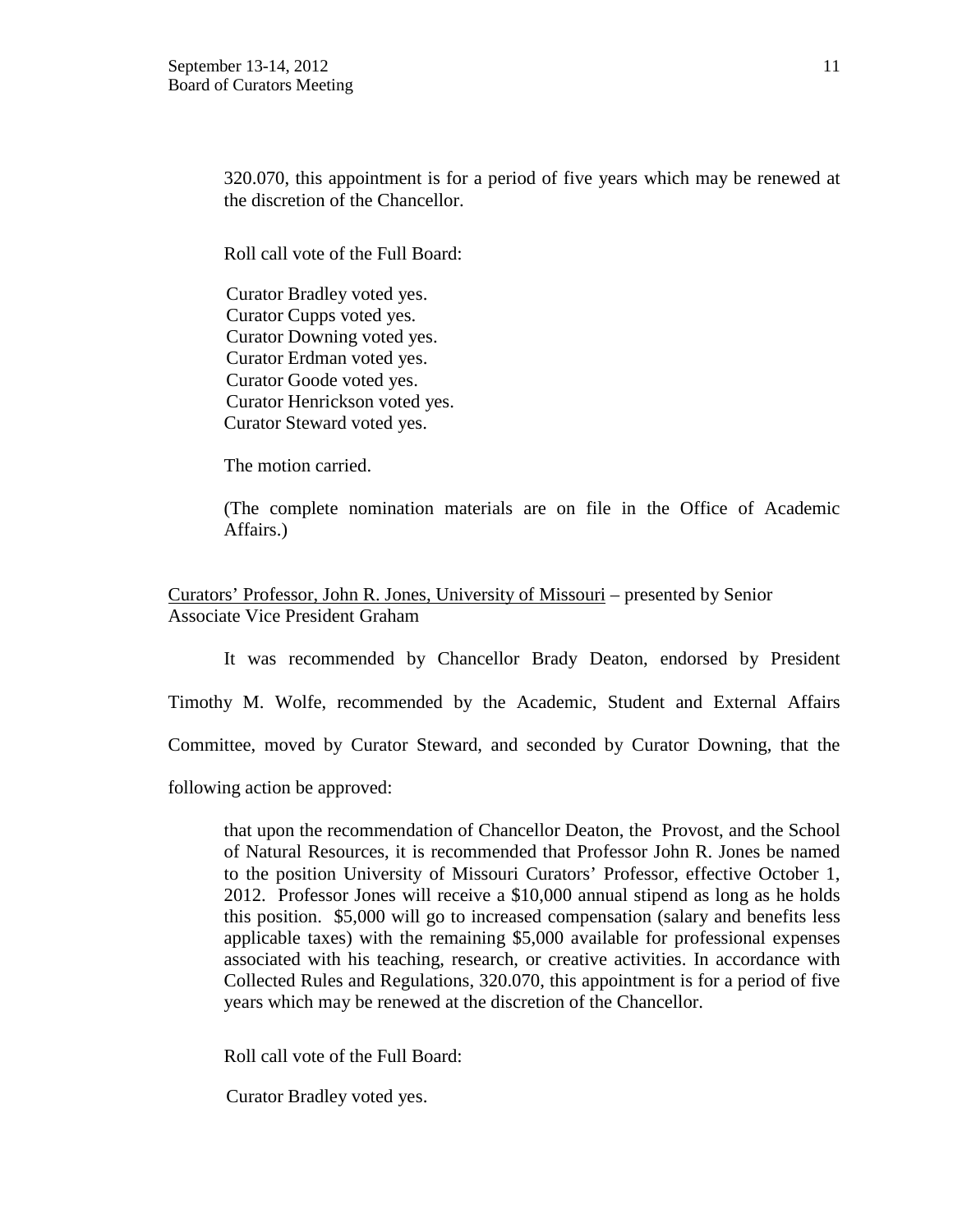Curator Cupps voted yes. Curator Downing voted yes. Curator Erdman voted yes. Curator Goode voted yes. Curator Henrickson voted yes. Curator Steward voted yes.

The motion carried.

(The complete nomination materials are on file in the Office of Academic Affairs.)

Curators' Professor, Mian Liu, University of Missouri – presented by Senior Associate Vice President Graham

It was recommended by Chancellor Brady Deaton, endorsed by President

Timothy M. Wolfe, recommended by the Academic, Student and External Affairs

Committee, moved by Curator Steward, and seconded by Curator Downing, that the

following action be approved:

that upon the recommendation of Chancellor Deaton, the Provost, and the Department of Geological Sciences, it is recommended that Professor Mian Liu be named to the position University of Missouri Curators' Professor, effective October 1, 2012. Professor Liu will receive a \$10,000 annual stipend as long as he holds this position. \$5,000 will go to increased compensation (salary and benefits less applicable taxes) with the remaining \$5,000 available for professional expenses associated with his teaching, research, or creative activities. In accordance with Collected Rules and Regulations, 320.070, this appointment is for a period of five years which may be renewed at the discretion of the Chancellor.

Roll call vote of Board:

Curator Bradley voted yes. Curator Cupps voted yes. Curator Downing voted yes. Curator Erdman voted yes. Curator Goode voted yes. Curator Henrickson voted yes.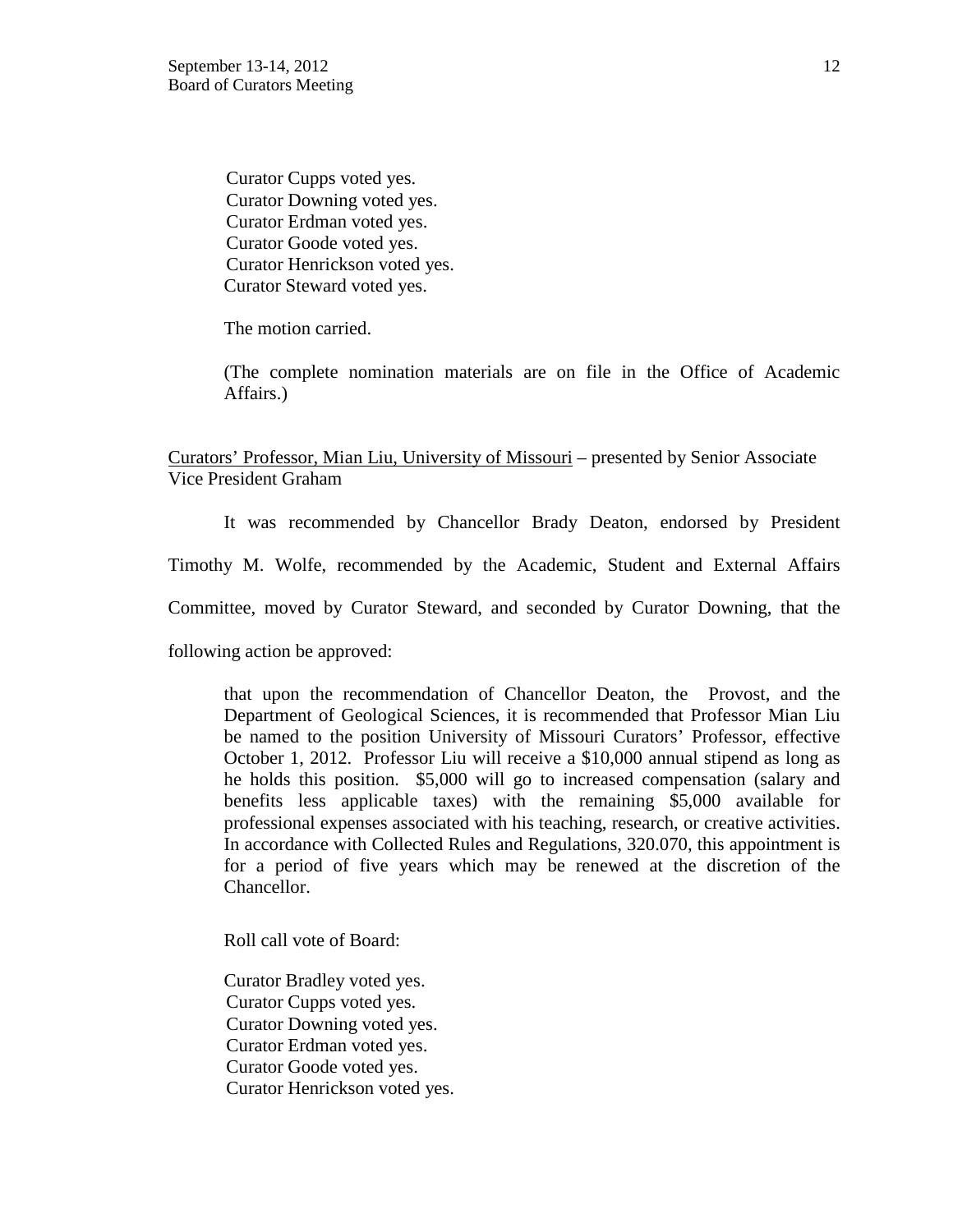Curator Steward voted yes.

The motion carried.

(The complete nomination materials are on file in the Office of Academic Affairs.)

Senior Associate Vice President Graham excused himself from the meeting.

#### Invitation for Board Service for President Timothy M. Wolfe

President Wolfe's Contract for Employment requires him to receive approval from the Board in order to serve on any board. Pursuant to the terms of his contract, it was moved by Curator Erdman, and seconded by Curator Steward, that the following action be approved:

that the Board of Curators grant permission for UM System President Timothy M. Wolfe to accept the invitation to become a member of the Business Higher Education Forum and serve on their governing Board.

Roll call vote of the Full Board:

Curator Bradley voted yes. Curator Cupps voted yes. Curator Downing voted yes. Curator Erdman voted yes. Curator Goode voted yes. Curator Henrickson voted yes. Curator Steward voted yes.

The motion carried.

University President's Report to the Board of Curators on contracts and personnel – presented by President Wolfe

#### **Compensation and Human Resources Committee Meeting – Executive Session**

Performance Review, General Counsel Owens – presented by Curator Cupps, Chairman of the Compensation and Human Resources Committee.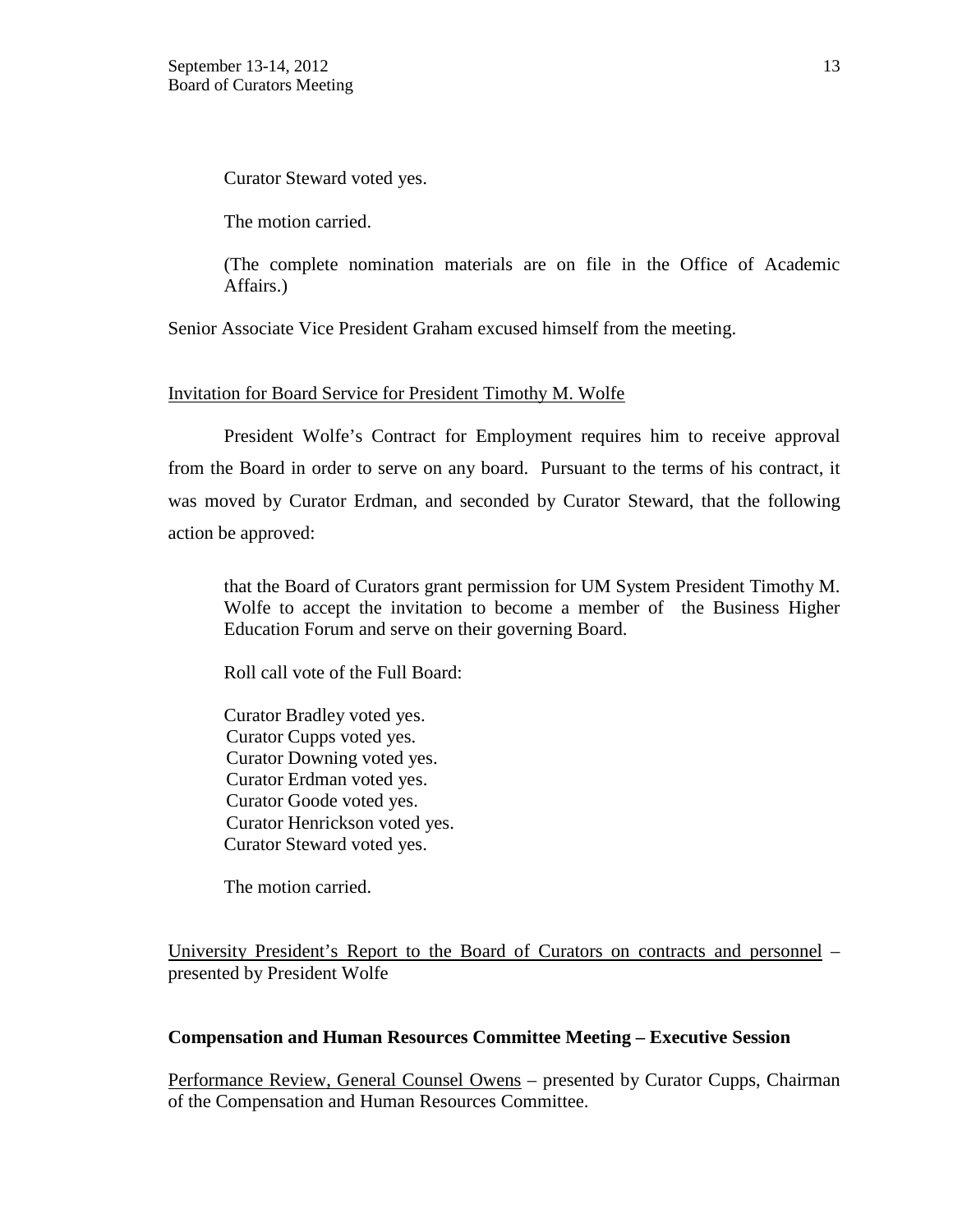It was moved by Curator Erdman and seconded by Curator Goode, that the Board

of Curators Compensation and Human Resources Committee Meeting, September 13-14,

2012, be adjourned.

Roll call vote of the Committee:

Curator Cupps voted yes. Curator Erdman voted yes. Curator Goode voted yes.

The motion carried.

There being no other business to come before the Compensation and Human Resources Committee the meeting was adjourned at 4:55 PM.

## **General Business – Executive Session**

General Counsel's Report – presented by General Counsel Owens

Litigation Report - presented by General Counsel Owens (report on file in General Counsel's Office)

The Board of Curators meeting recessed at 5:20 PM on Thursday, September 13, 2012.

# **Working Reception for Board of Curators, President and General Officers (by Invitation)**

6:30 – 8:30 P.M. Thursday, September 13, 2012 Hosted by Chancellor Brady J. Deaton Location: Chancellor's Residence, University of Missouri campus, Columbia, Missouri

## **BOARD OF CURATORS MEETING – PUBLIC SESSION**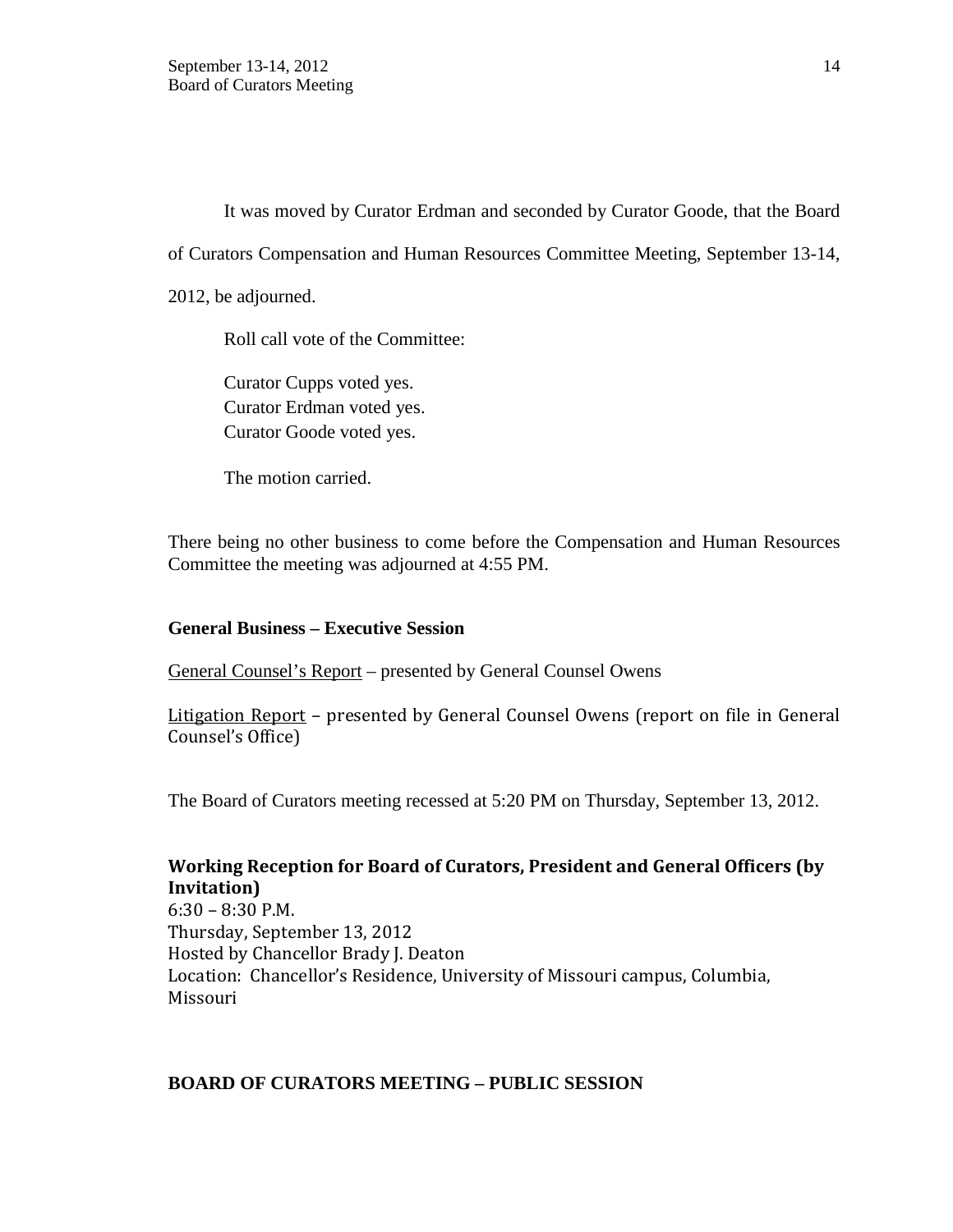#### **MU Faculty Council Breakfast and Presentation**

 $8:00 - 8:50$  A.M. Friday, September 14, 2012 Original Music Written and Performed by MU Faculty Mark Twain Conference Room N201 and 202, Memorial Student Unions North

A meeting of the University of Missouri Board of Curators reconvened in public session at 9:05 A.M., on Friday, September 14, 2012, in Stotler Conference Rooms I, II and III of the Memorial Student Unions North on the University of Missouri campus, Columbia, Missouri, pursuant to public notice given of said meeting. Curator David R. Bradley, Chairman of the Board of Curators, presided over the meeting.

#### Present

The Honorable David R. Bradley The Honorable Donald L. Cupps The Honorable Don M. Downing The Honorable Warren K. Erdman The Honorable Wayne Goode The Honorable Pamela Q. Henrickson

The Honorable David L. Steward was absent.

Also Present

Mr. Timothy M. Wolfe, President Mr. Stephen J. Owens, General Counsel Ms. Cindy Harmon, Secretary of the Board of Curators Miss Amy G. Johnson, Student Representative to the Board of Curators Dr. Gary Allen, Vice President for Information Technology Dr. Brady J. Deaton, Chancellor for University of Missouri Dr. Thomas F. George, Chancellor for University of Missouri – St. Louis Dr. Steven Graham, Senior Associate Vice President for Academic Affairs Mr. Stephen C. Knorr, Vice President for Government Relations Ms. Natalie "Nikki" Krawitz, Vice President for Finance and Administration Mr. Leo E. Morton, Chancellor of University of Missouri – Kansas City Dr. Michael F. Nichols, Vice President for Research and Economic Development Dr. Betsy Rodriguez, Vice President for Human Resources Dr. Cheryl B. Schrader, Chancellor for Missouri University of Science and Technology Dr. Robert W. Schwartz, Chief of Staff Ms. Jennifer Hollingshead, Chief Communications Officer, UM System Media representatives

#### **General Business**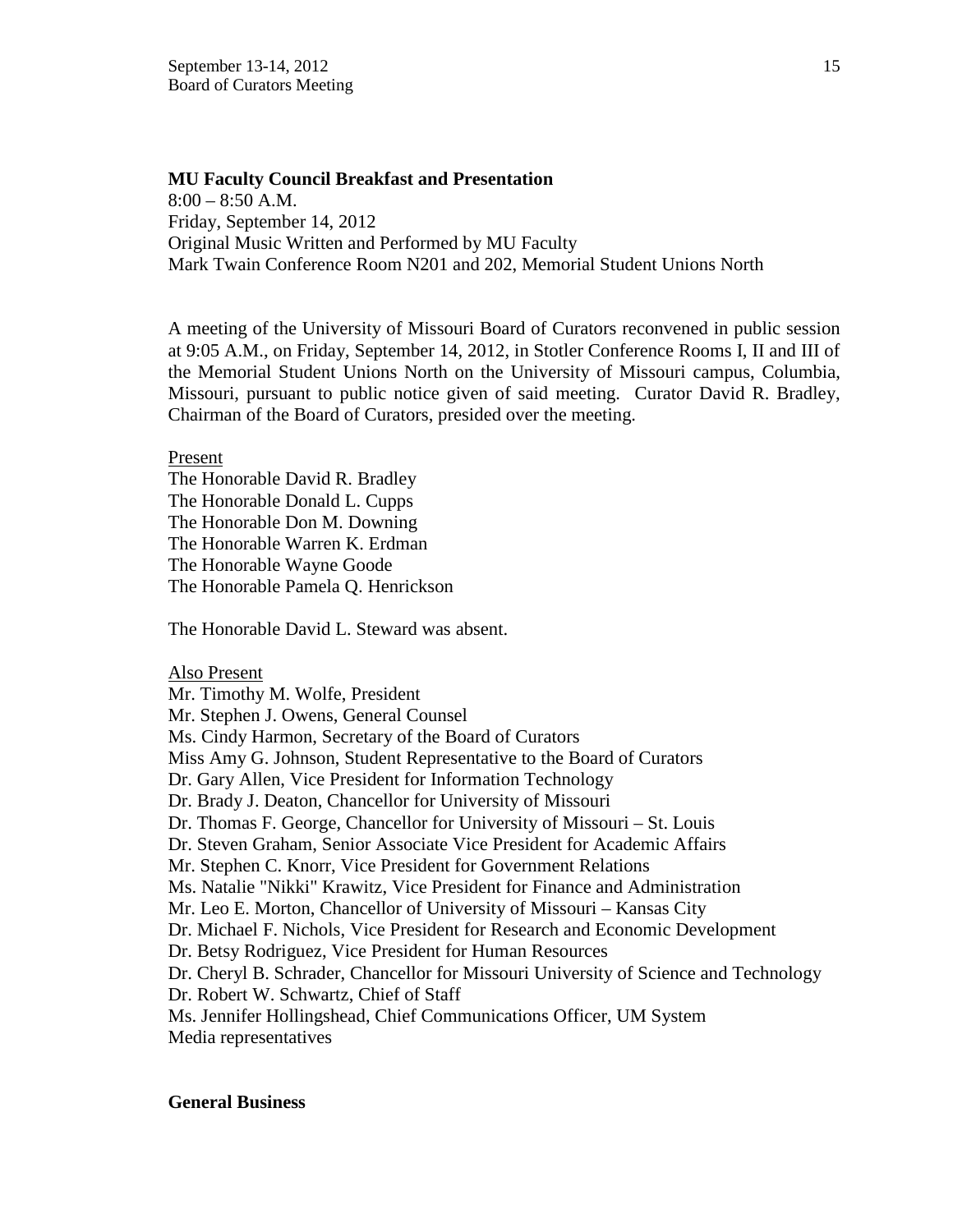Board Chairman's Report – presented by Chairman Bradley (recording on file)

Topic: Advancing Missouri – Health Education Joint Partnership Presenters: Dan Sontheimer, MD, MBA, Chief Medical Officer, Executive Administration for Cox Health and David Barbe, MD, MHA, President, Regional Division Mercy Clinic in Springfield, Missouri.

UM President's Report – presented by President Wolfe (recording on file)

An update of the six strategic priorities was presented.

Chancellors' Panel Discussion – participants included Chancellor Brady Deaton, University of Missouri; Chancellor Thomas George, University of Missouri – St. Louis; Chancellor Leo Morton, University of Missouri – Kansas City; and Chancellor Cheryl Schrader, Missouri University of Science and Technology. President Wolfe moderated a discussion regarding the new academic year and their plans for the \$26 million earmarked for strategic investments from the FY2013 budget.

MU Healthcare Annual Report – presented by Dr. Harold A. Williamson, Jr. (slides and recording on file)

## **Finance Committee**

Chairman Downing reconvened a meeting of the Finance Committee at 11:00 A.M. on Friday, September 14, 2012 for discussion and vote of one action item.

## Electronic Speech Recognition Physician Documentation System, Sole Source, UMHC

It was recommended by Chancellor Deaton, endorsed by President Wolfe,

recommended by the Finance Committee, moved by Curator Downing, and seconded by

Curator Cupps, that the following action be approved:

that the Vice President for Finance and Administration be authorized to enter into a sole-source contract with the Cerner Corporation in the amount of \$1,649,960 for the licenses, services and first year maintenance and \$455,230 for maintenance and ongoing support for two years following of the Nuance – Dragon Medical Network Edition software; increases in annual maintenance cost will not exceed 3% in subsequent years.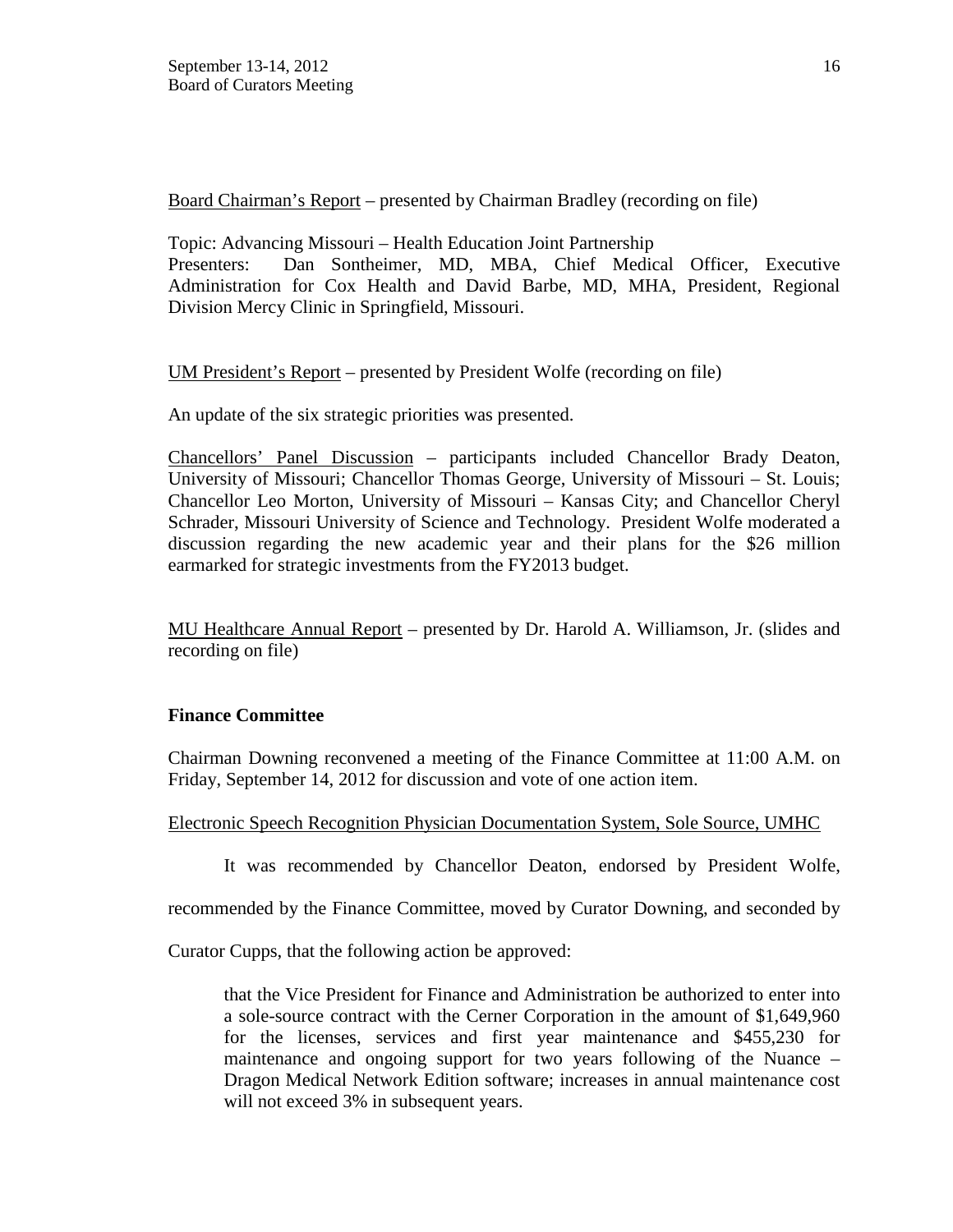| Funding of the project budget is from: |
|----------------------------------------|
| Clinical/Revenue Cycle (Capital)       |
| Clinical Apps (Maintenance)            |

 $$1,649,960$ 455,230 \$2,105,190

Roll call vote of the Full Board:

Curator Bradley voted yes. Curator Cupps voted yes. Curator Downing voted yes. Curator Erdman voted yes. Curator Goode voted yes. Curator Henrickson voted yes. Curator Steward was absent.

The motion carried.

#### **Consent Agenda**

It was endorsed by President Wolfe, moved by Curator Erdman and seconded by

Curator Henrickson, that the following items be approved by consent agenda:

## CONSENT AGENDA

- 1. Minutes, July 27, 2012 Board of Curators Meeting
- 2. Minutes, July 27, 2012 Board of Curators Committee Meetings
- 3. Approve Fall Semester Degrees All Campuses
- 4. Amendment to Collected Rules and Regulations 340.160, Death in Family
- 1. Minutes, July 27, 2012 Board of Curators Meeting as provided to the curators for review and approval.
- 2. Minutes, July 27, 2012 Board of Curators Committee Meetings as provided to the curators for review and approval.
- 3. Degrees, Fall Semester 2012 for all Campuses -

The action of the President of the University of Missouri System in awarding degrees and certificates to candidates recommended by the various faculties and committees of the four University of Missouri System campuses who fulfill the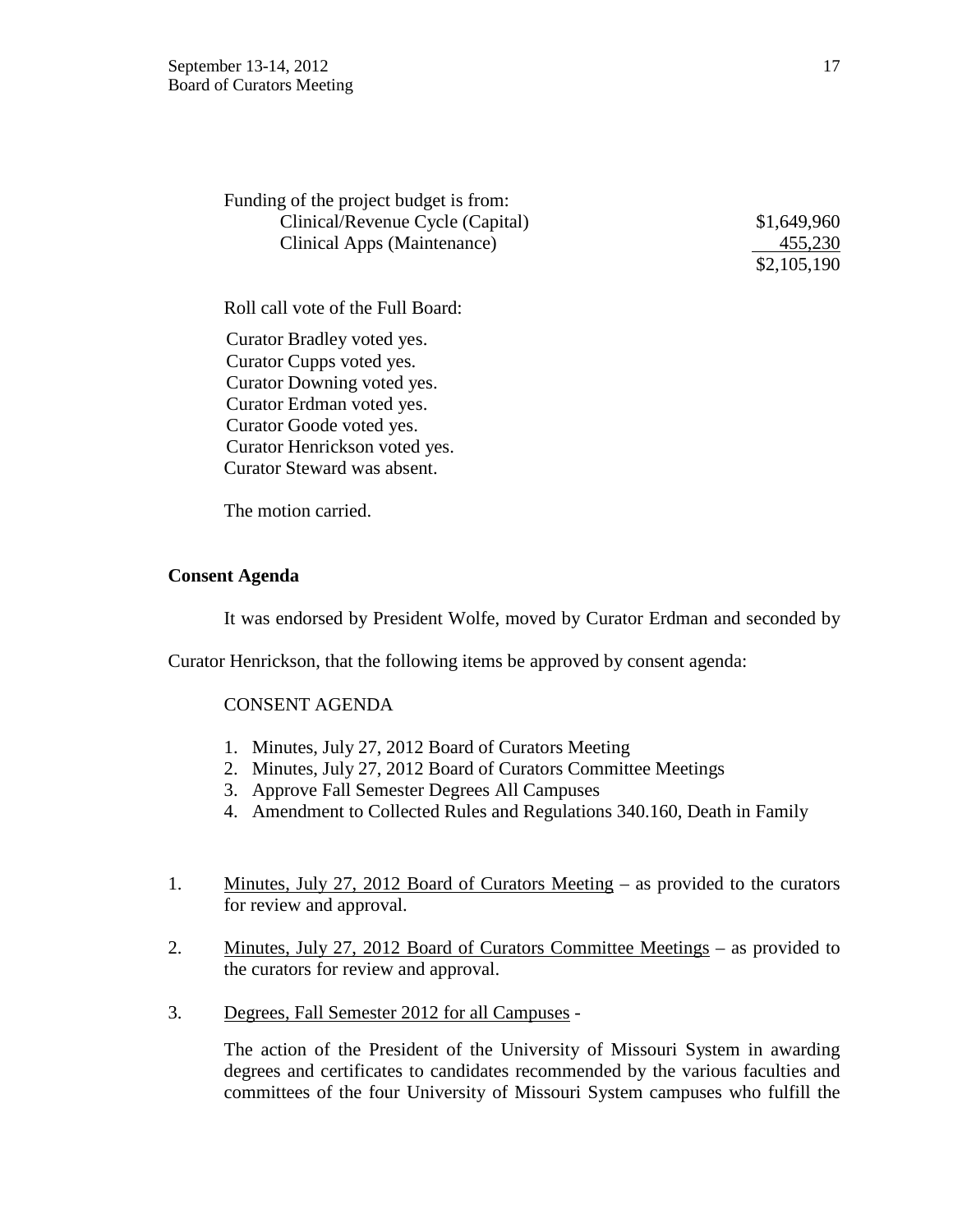requirements for such degrees and certificates at the end of the Fall Semester 2012, shall be approved, and that the lists of said students who have been awarded degrees and certificates be included in the records of the meeting.

4. Amendment to Collected Rules and Regulations 340.160, Death in Family

# **Collected Rules and Regulations Chapter 340: Employee Absences 340.160 Death in Family**

Bd. Min. 11-19-71; Amended Bd. Min. 9-20-74; Bd. Min. 9-7-79 and Bd. Min. 11-13-81; Amended Bd. Min. 7-19-02, Amended 9-14-12.

A. **Leave Without Loss of Pay or Vacation**—In the event of death of a staff member's immediate family, an employee will be granted a maximum of three days leave during the period starting on the date of death and ending on the tenth calendar day after the funeral or memorial service. No deduction from the employee's salary or accrued vacation will be made for these days of leave. If more than 3 days are needed or if leave is needed outside of the defined period, the employee may use, with supervisory approval, accrued vacation leave, personal days, or leave without pay for this purpose.

Roll Call Vote of the Full Board:

Curator Bradley voted yes. Curator Cupps voted yes. Curator Downing voted yes. Curator Erdman voted yes. Curator Goode voted yes. Curator Henrickson voted yes. Curator Steward voted yes.

The motion carried.

# **General Business**

## Good and Welfare

Draft December 2012 Board of Curators meeting agenda – no discussion (on file)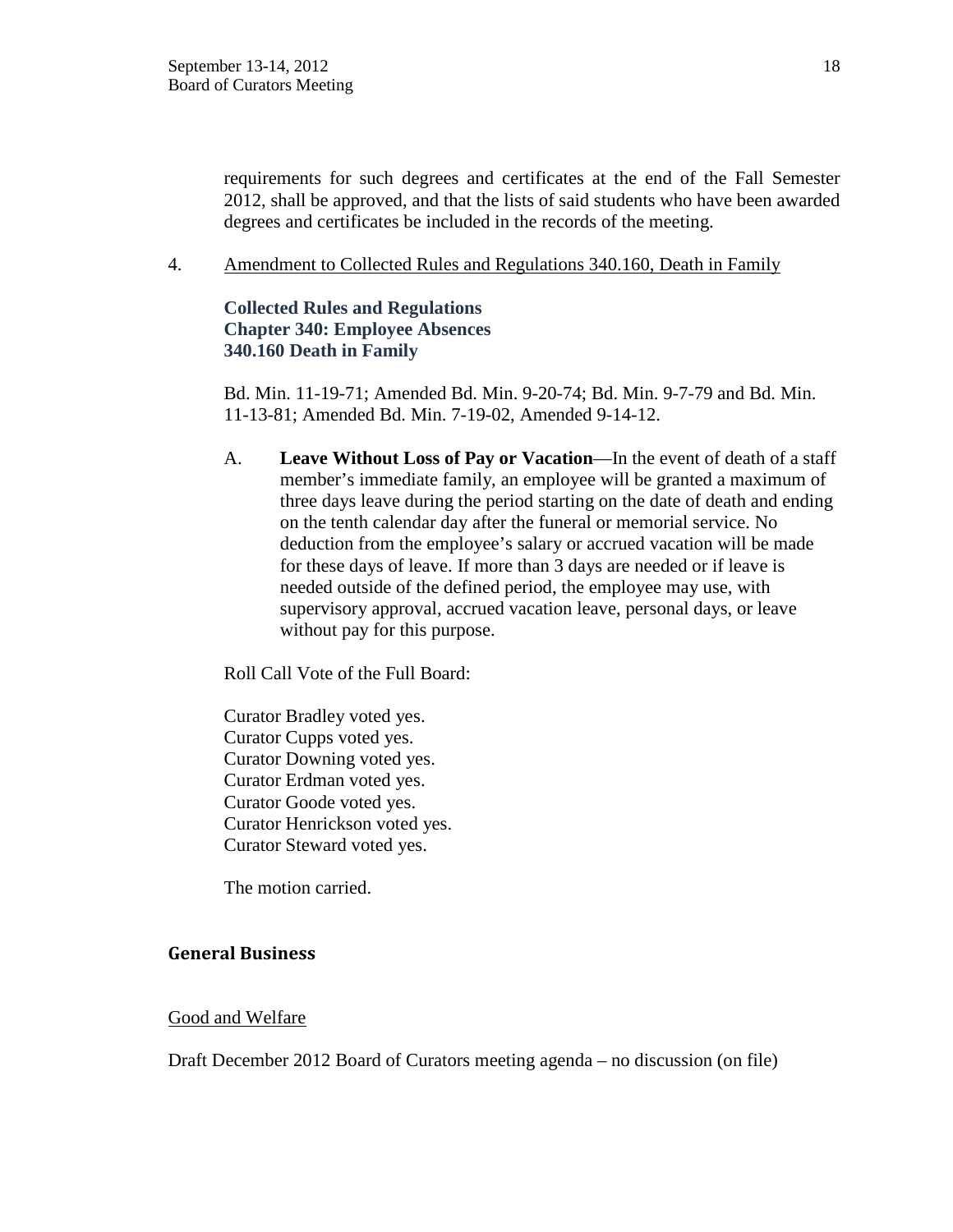#### Resolution for Retired Curator, Judith G. Haggard

It was endorsed by President Wolfe, recommended by Chairman Bradley, moved by Curator Erdman and seconded by Curator Downing, that the following resolution recognizing the dedicated service of Judith G. Haggard to the Board of Curators be approved:

#### Resolution

Whereas, Judith G. Haggard served the people of Missouri with distinction as a member of the University of Missouri Board of Curators from January 1, 2007, until January 17, 2012; and

Whereas, during her term of service she served on the Academic, Student and External Affairs; Compensation and Human Resources; Governance; Resources and Planning; Executive; and Physical Facilities and Management Services committees and as the Chair of the Executive; Academic, Student and External Affairs; and Governance, Resources and Planning committees; and

Whereas, Curator Haggard served as Vice Chair of the Board in 2009 and as Chair of the Board in 2010 and was the nineteenth woman to serve as a member of the Board of Curators since 1933 and one of ten women to serve as Chair of the Board; and

Whereas, Curator Haggard was a strong advocate for students, working passionately to improve student learning and success, both in and outside the classroom. She never forgot that one of the primary reasons we are here is to educate students; and

Whereas, she was an avid proponent for the growth of a system-wide, coordinated effort to expand learning opportunities to new and existing students and supported and advocated for a new comprehensive eLearning initiative; and

Whereas, Curator Haggard is a proud alumna of the University of Missouri – St. Louis. She earned her Master of Science in Nursing degree through distance learning, allowing her to remain at home in Kennett, Missouri while balancing the demands of raising a family; and

Whereas, former Nursing Professor Maserang has applauded Judith, saying, "Judith Haggard is an extremely intelligent individual who was among the first cohort of students in the Master of Science in Nursing/Family Practitioner program at the Delta Research Center in Portageville. She excelled in the program and now serves as a role model for the nursing profession and our students."; and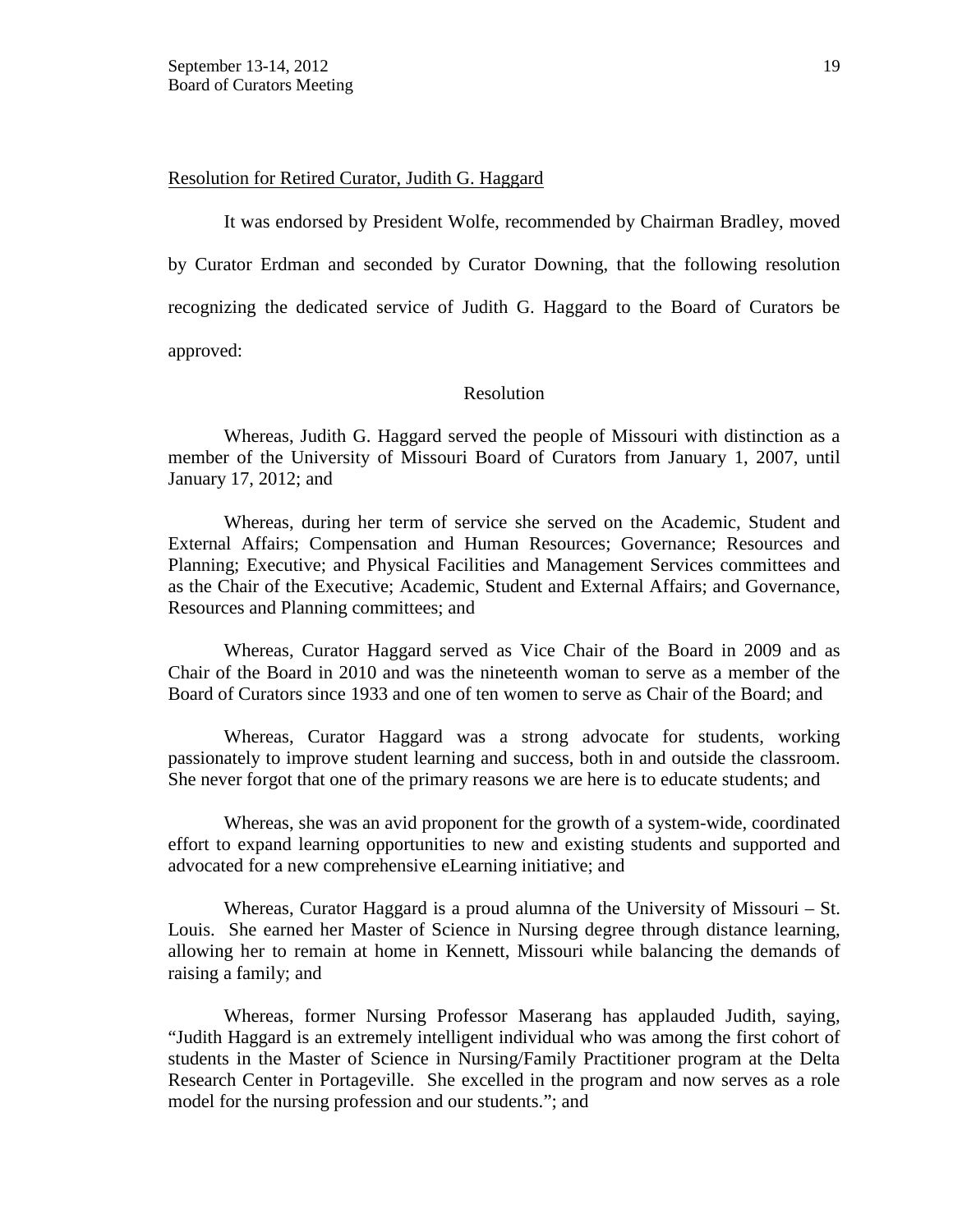Whereas, she understood and stated that, "High quality faculty are the cornerstone of the university," and she lobbied for 2012 appropriations for \$10.8 million to go toward competitive ranked faculty compensation; and

Whereas, she served diligently as a member of two UM Presidential Search Committees and understood the importance of hiring a Missourian for the job, someone who would "understand the culture of Missouri"; and

Whereas, Curator Haggard and her family are true Tiger fans and never miss the opportunity to watch and cheer for the team; and

Whereas, Curator Haggard and her husband, David, have helped coordinate and host the annual field days at the Delta Research Center in Portageville, Missouri, increasing an understanding of agriculture initiatives and research in the southeast part of the state; and

Whereas, Curator Haggard is a person of great faith who is always gracious and a true professional. Her contributions to the Board of Curators will have a lasting impact on the future of the University of Missouri System:

Now, therefore, be it resolved, that the Board of Curators, on behalf of the students, faculty, staff and alumni of the University of Missouri, and on behalf of the citizens of the state of Missouri, does hereby adopt this resolution in sincere appreciation of the dedicated and devoted leadership of Judith G. Haggard;

 And also, that her future relations with the University of Missouri be formally recognized by bestowing the title of "Curator Emeritus" upon Judith G. Haggard; and

 Be it further resolved, that the Secretary of the Board of Curators cause this resolution to be spread upon the minutes of this meeting and that a duly inscribed copy thereof be furnished to Judith G. Haggard.

Roll call vote of the Full Board:

Curator Bradley voted yes. Curator Cupps voted yes. Curator Downing voted yes. Curator Erdman voted yes. Curator Goode voted yes. Curator Henrickson voted yes. Curator Steward was absent.

The motion carried.